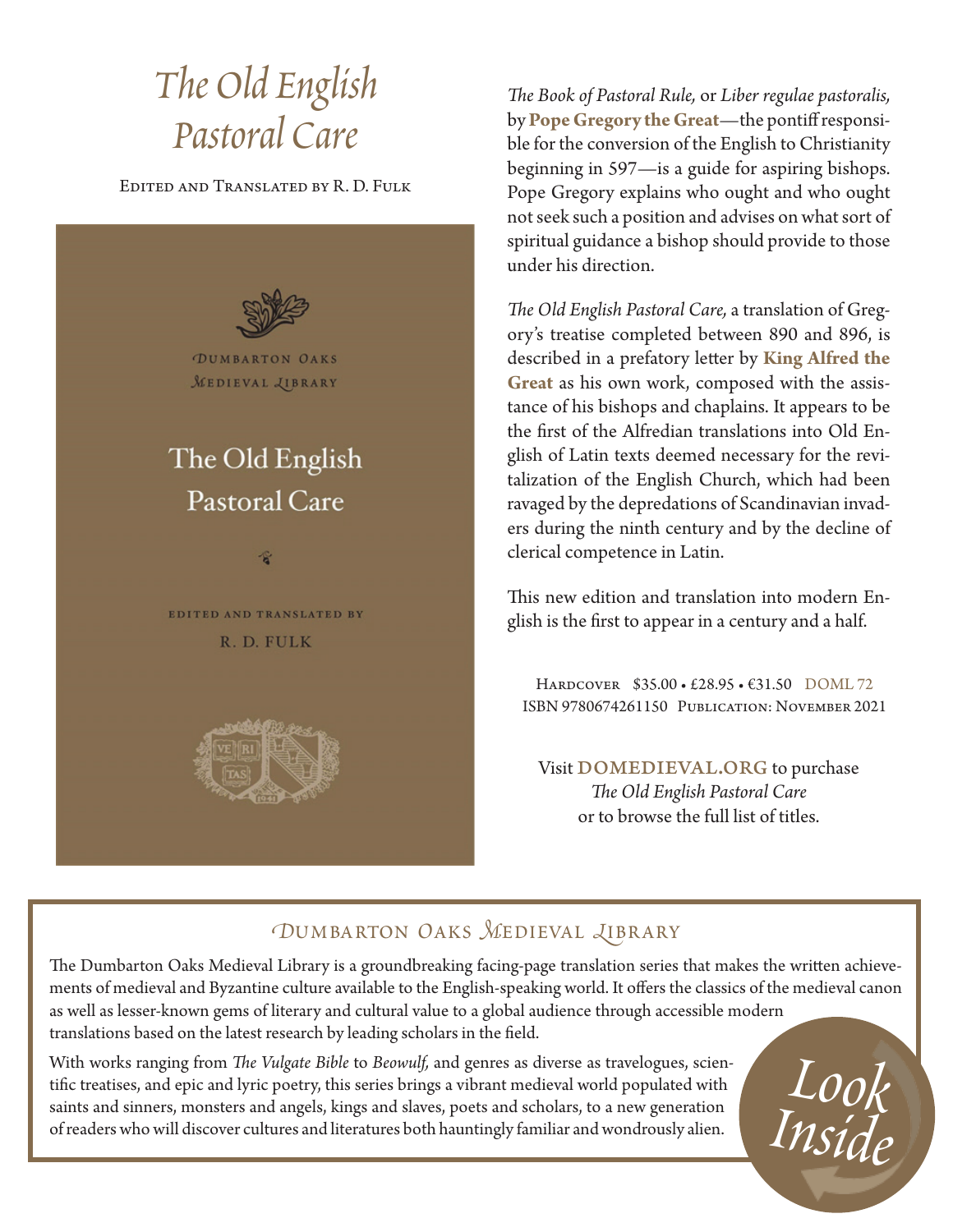# The Old English Pastoral Care

 $\sqrt{6}$ 

Edited and Translated by

R. D. FULK

*D*umbarton oaks  $MEDIEVAL$  *LUBRARY* 

HarvardUniversityPress CAMBRIDGE, MASSACHUSETTS LONDON, ENGLAND 2021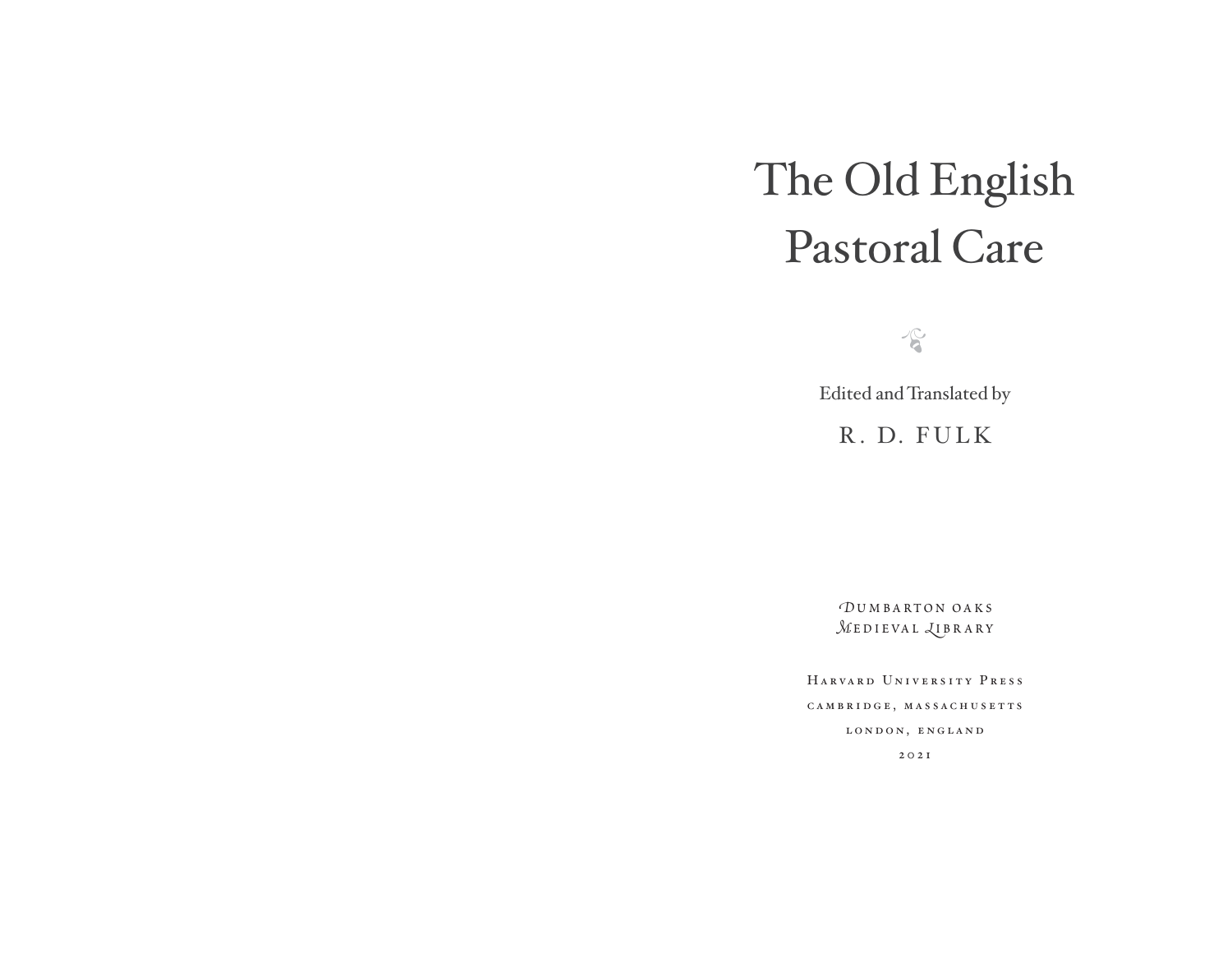#### Contents

| Copyright © 2021 by the President and Fellows of Harvard College            | Introduction<br>$\mathcal{V}^{11}$          |
|-----------------------------------------------------------------------------|---------------------------------------------|
| ALL RIGHTS RESERVED                                                         |                                             |
| Printed in the United States of America                                     |                                             |
| <b>First Printing</b>                                                       | VERSE PROLOGUE<br>$\overline{2}$            |
| Library of Congress Cataloging-in-Publication Data                          | <b>EPISTOLARY PREFACE</b><br>$\overline{4}$ |
| Names: Gregory I, Pope, approximately 540-604.   Gregory I, Pope,           | TABLE OF CONTENTS                           |
| approximately 540–604. Regula pastoralis. English (Old English)             | I <sub>2</sub>                              |
| Gregory I, Pope, approximately 540-604. Regula pastoralis. English.         | <b>DEDICATORY LETTER OF GREGORY</b>         |
| Fulk, R. D. (Robert Dennis), editor, translator.                            | 24                                          |
| Title: The Old English Pastoral care / edited and translated by R. D. Fulk. | BOOK ONE                                    |
| Other titles: Dumbarton Oaks medieval library; 72.                          | 28                                          |
| Description: Cambridge, Massachusetts: Harvard University Press, 2021.      | BOOK Two                                    |
| Series: Dumbarton Oaks medieval library; DOML 72   Includes                 | 82                                          |
| bibliographical references and index.   Texts in Old English with           | <b>BOOK THREE</b>                           |
| English translation following.                                              | 184                                         |
| Identifiers: LCCN 2021010893 ISBN 9780674261150 (cloth)                     | BOOK FOUR                                   |
| Subjects: LCSH: Pastoral theology-Early works to 1800.                      | 524                                         |
| Classification: LCC BR65.G53 R4413 2021   DDC 253-dc23                      | <b>GREGORY'S EPILOGUE</b>                   |
| LC record available at https://lccn.loc.gov/2021010893                      | 532                                         |
|                                                                             | OLD ENGLISH VERSE EPILOGUE<br>534           |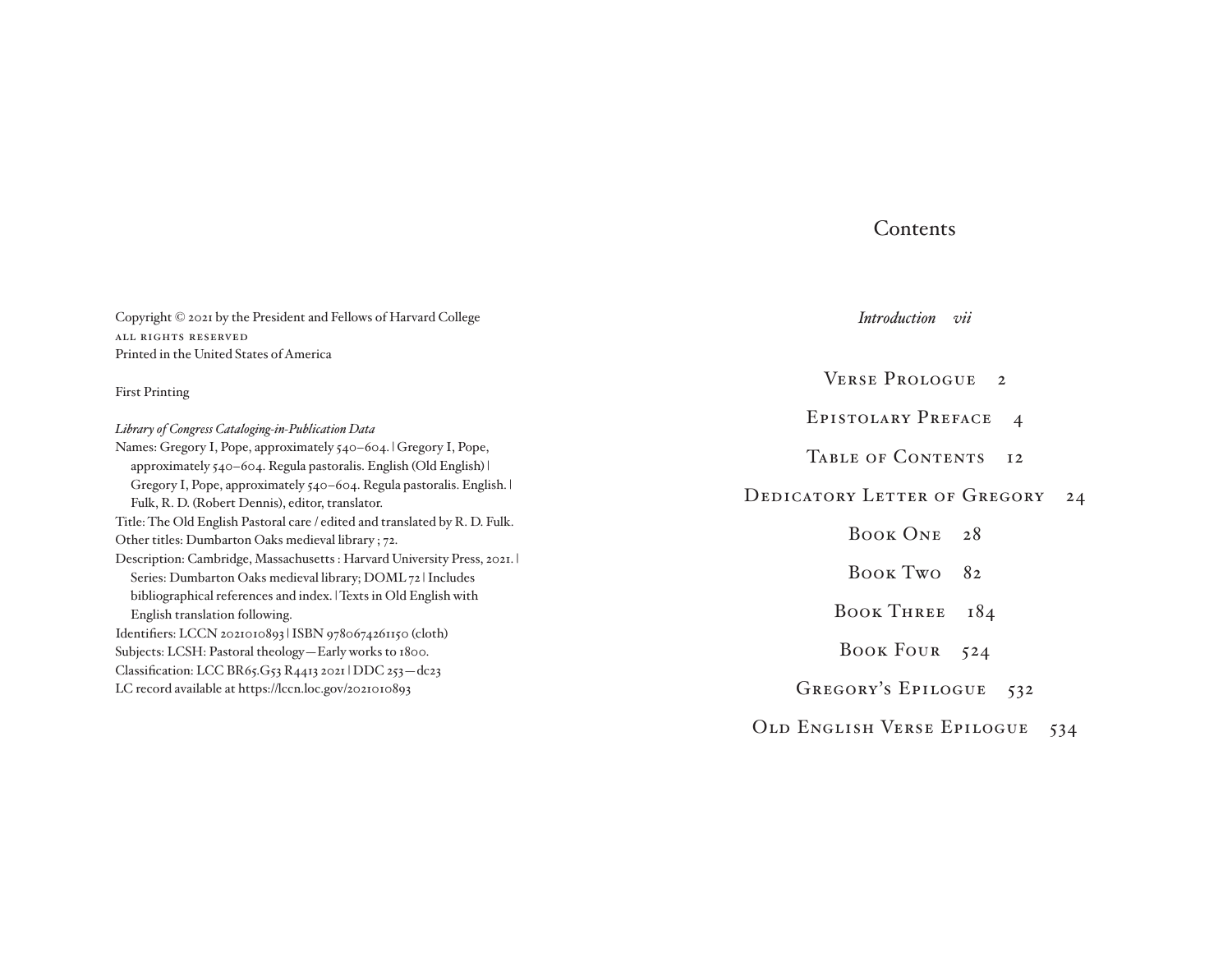contents

*Note on the Text-539 Notes to the Text-543 Notes to the Translation-555 Bibliography-581 Index-*

## THE OLD ENGLISH PASTORAL CARE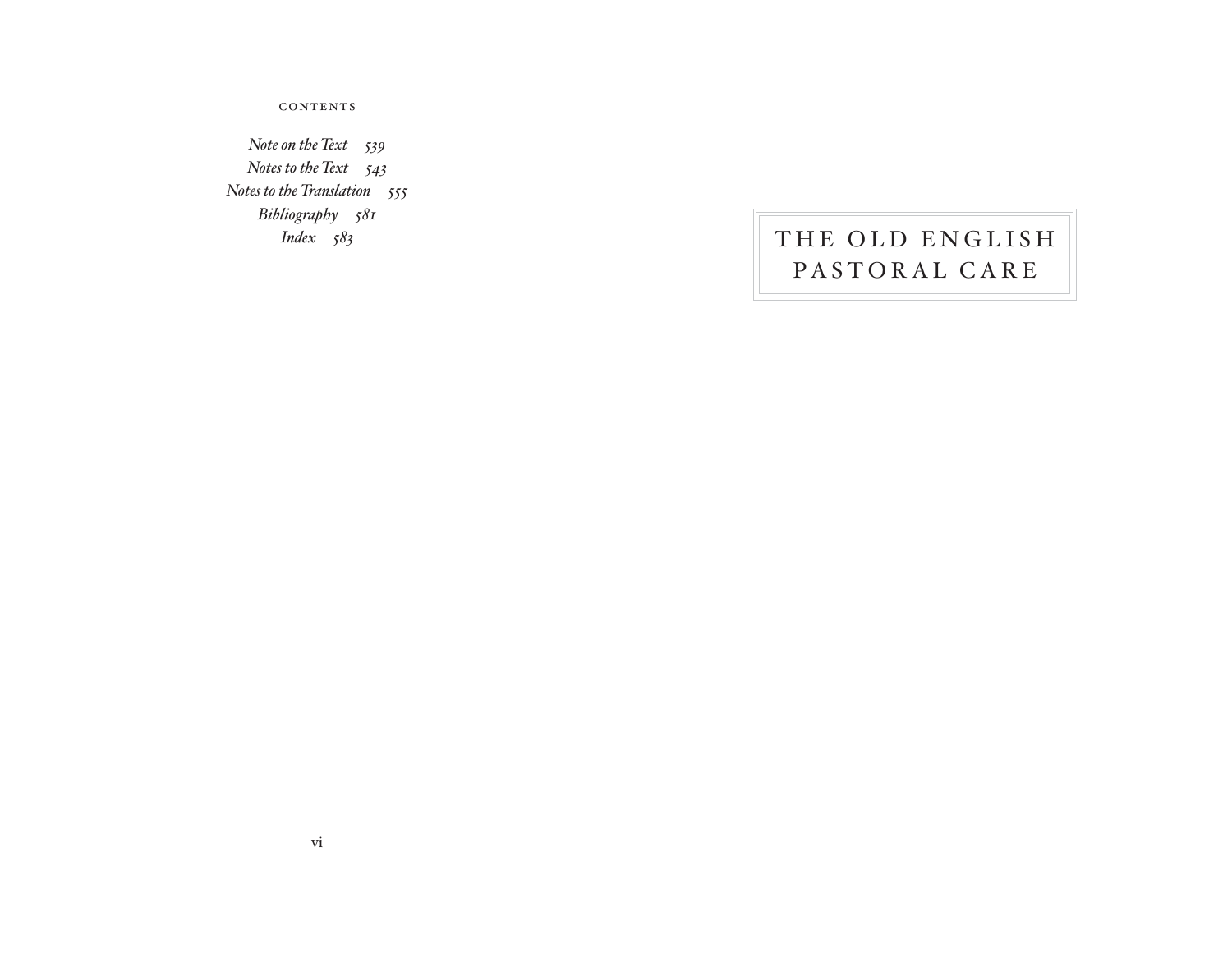### DEDICATORYLETTER OF GREGORY

Þu leofusta broður, suiðe freondlice ond suiðe fremsumlice ðu me tældesð, ond mid eaðmode ingeðonce ðu me ciddesð, forðon ic min mað, ond wolde fleon ða byrðenne ðære hirdelecan giemenne. Ðara byrðenna hefignesse, eall ðæt ic his geman, ic awrite on ðisse andweardan bec, ðy læs hi hwæm leohte ðyncen to underfonne; ond ic eac lære ðæt hira nan ðara ne wilnie ðe hine unwærlice bega; ond se ðe hi unwærlice ond unryhtlice gewilnige, ondræde he ðæt he hi æfre underfenge.

 Nu ic wilnige ðætte ðeos spræc stigge on ðæt ingeðonc ðæs leorneres, suæ suæ on sume hlædre, stæpmælum near ond near, oð ðæt hio fæstlice gestonde on ðæm solore ðæs modes ðe hi leornige. Ond forðy ic hi todæle on feower: an is ðara dæla hu he on ðone folgoð becume; oðer hu he ðæron libbe; ðridda is hu he ðæron lære; feorðe is hu he his agene unðeawas ongietan wille ond hira geðæf bion, þy læs he for ðy underfenge his eaðmodnesse forlæte, oððe eft his lif sie ungelic his ðenunga, oððe he to ðriste ond to stið sie for ðy underfenge his lareowdomes. Ac gemetgige hit se ege his agenra unðeawa, ond befæste he mid his lifes bisenum ða lare ðæm ðe his wordum ne geliefen. Ond ðonne he god weorc wyrce, gemyne he ðæs yfeles ðe he worhte, ðette sio unrotnes, ðe he for ðæm yflan weorcum hæbbe, gemetgige 2

### DEDICATORYLETTER OF GREGORY

Dearest brother, in friendly and kindly fashion you reproved me, and with humble intent you chided me for having hidden myself and for having wished to escape the burden of pastoral care. The oppressiveness of those burdens, all that I remember of it, I will write of in this present book, to prevent their seeming to anyone light to assume; and I likewise advise that no one covet them who will take them up without caution; and let whoever desires them rashly and improperly tremble at ever having assumed them.

Now I intend for this discourse to ascend in the mind of <sub>2</sub> the learner as if on a certain ladder, step by step, nearer and nearer, until it stands firmly on the sunny uppermost floor of the mind that studies it. And therefore I divide it into four parts: one of the parts is how he shall attain the office; the second how he should conduct his life in it; third is how he should teach in it; fourth is how he should wish to recognize his own vices and contend with them, so that he not lose his humility on account of taking office, or his life in turn be incommensurate with his duties, or he be too inflexible and too stern for the assumption of his teaching duties. But let the fear of his own vices temper it, and by the example of his life let him affirm his teaching to those who may not believe his words. And when he does a good deed, let him remember the bad that he has done, so that the discomfort he feels for those evil acts may temper the satisfaction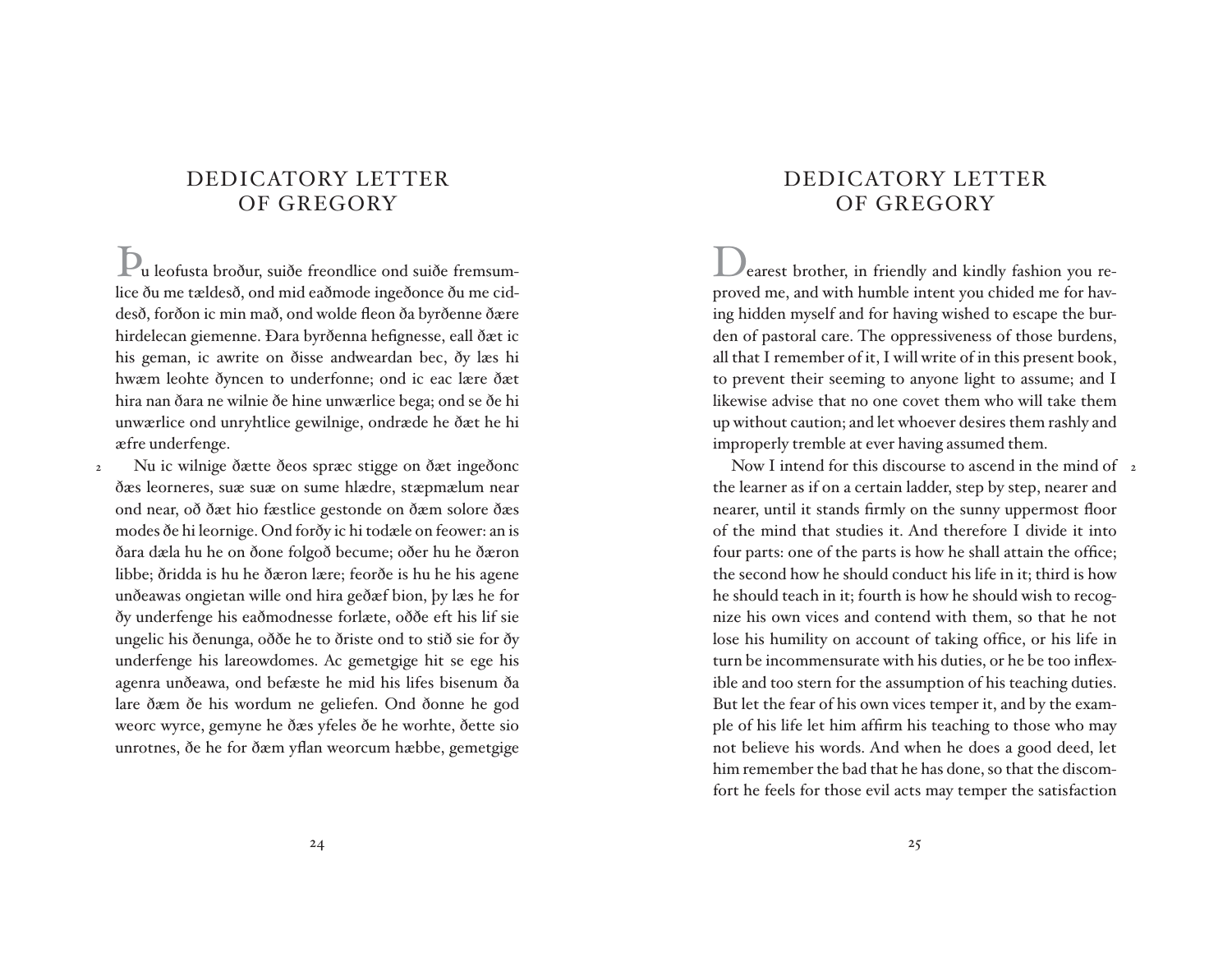ðone gefean ðe he for ðæm godan weorcum hæfde, ðy læs he beforan ðæs dieglan deman eagum sie ahafen on his mode ond on his ofermettum aðunden, ond ðonne ðurh ðæt selflice his godan weorc forleose.

 Ac monige sindon me suiðe onlice on ungelærednesse: ðeah ðe hi næfre leorningcnihtas næren, wilniað ðeah lareowas to beonne, ond ðyncet him suiðe leoht sio byrðen ðæs lareowdomes, forðon ðe hi ne cunnon ðæt mægen his micelnesse. From ðære dura selfre ðisse bec—ðæt is from onginne ðisse spræce—sint adrifene ond getælde ða unwaran ðe him agniat ðone cræft ðæs lareowdomes ðe hi na ne geleornodon. 3

which he might have had in the good deeds, to prevent his being high-flown in his mind and conceited in his pride before the eyes of the unseen judge, and through that selfregard vitiate his good works.

But many are quite like me with respect to want of learning: though they were never disciples, they wish nonetheless to be teachers, and the burden of teaching seems to them very light, because they cannot recognize its immensity. From the very door of this book—that is, from the beginning of this treatise—the unwary who appropriate the craft of teaching without having learned it are expelled and reproved.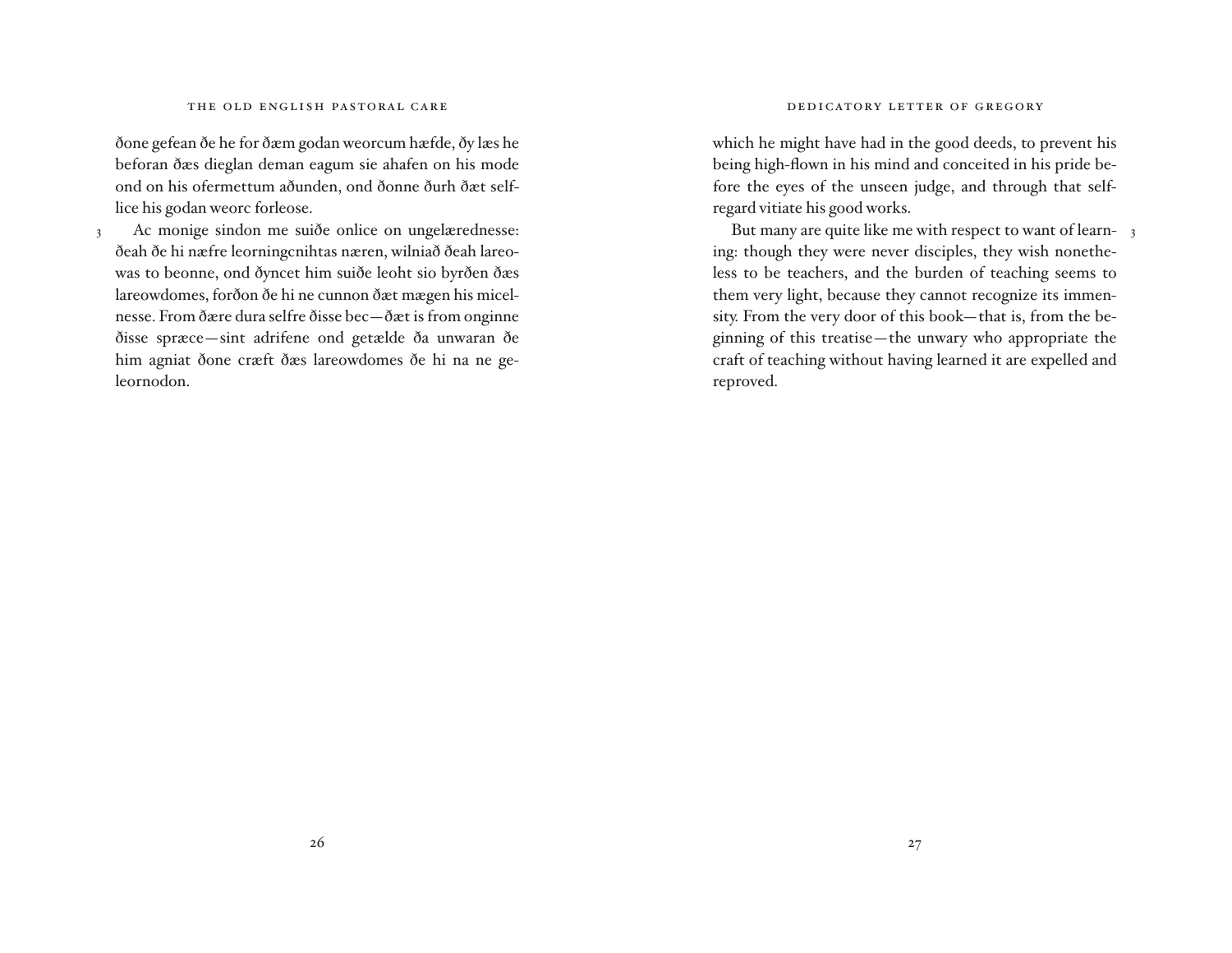#### BOOK ONE

#### Chapter 1

#### i. Ðætte unlærde ne dyrren underfon lareowdom.

Forðon ðe nan cræft nis to læranne ðæm ðe hine ær geornlice ne leornode, for hwon beoð æfre suæ ðriste ða ungelæredan ðæt hi underfon ða heorde ðæs lariowdomes, ðonne se cræft ðæs lareowdomes bið cræft ealra cræfta? Hua nat ðæt ða wunda ðæs modes bioð digelran ðonne ða wunda ðæs lichaman? Ond ðeah ða woroldlecan læcas scomaþ ðæt hi onginnen ða wunda lacnian ðe hi gesion ne magon, ond huru gif hi nouðer gecnawan ne cunnan ne ða medtrymnesse ne eac ða wyrta ðe ðærwið sculon. Ond hwilon ne scomað ða ðe ðæs modes læceas beon scoldon, ðeah ðe hi nane wuht ongitan ne cunnon ðara gæstlecena beboda, ðæt hie him onteoð ðæt hie sien heor tan læcas. Ac forðon ðe nu eall se weorðscipe ðisse worolde is gecierred, Gode ðonc, to weorð scipe ðæm æwfæstum, ðæt ða sindon nu weorðoste ðe æwfæstoste sindon, forðon licet suiðe monig ðæt he æwfæsð lareow sie, ðe he wilniað micle woroldare habban. Be ðam Crisð selfa cleopode, ond ðus cwæð: "Hi secað ðæt hi mon ærest grete ond weorðige on ceapstowum ond on gebeorscipum, ond ðæt hie fyrmest hlynigen æt æfengieflum, ond ðæt ieldesðe setl on gemetengum hi secað." Forðon hie sua on

### BOOKONE

#### Chapter 1

#### 1. That the untutored not presume to undertake teaching.

Decause no craft is to be taught by someone who has not already learned it, why are the uneducated so presumptuous as to undertake the responsibility of teaching, when the craft of teaching is the craft of all crafts? Who does not know that the wounds of the spirit are more perplexing than the wounds of the body? And yet mundane physicians are ashamed at setting out to heal wounds they cannot see, and especially if they neither recognize nor know how to deal with either the complaint or the herbal remedies to be applied. And sometimes, though those who would be physicians of the soul are at a loss how to interpret spiritual precepts at all, they feel no compunction at taking it on themselves to be healers of the heart. But because all the esteem of this world is now converted, thanks be to God, to esteem of the pious, so that now those are most revered who are the most devout, many pretend to be pious teachers because they wish to have grand worldly honors. Christ himself cried out against such and spoke thus: "They aim to be approached first and paid homage in marketplaces and at banquets, and to be the first to recline at suppers, and they claim the foremost seat at assemblies." Because they thus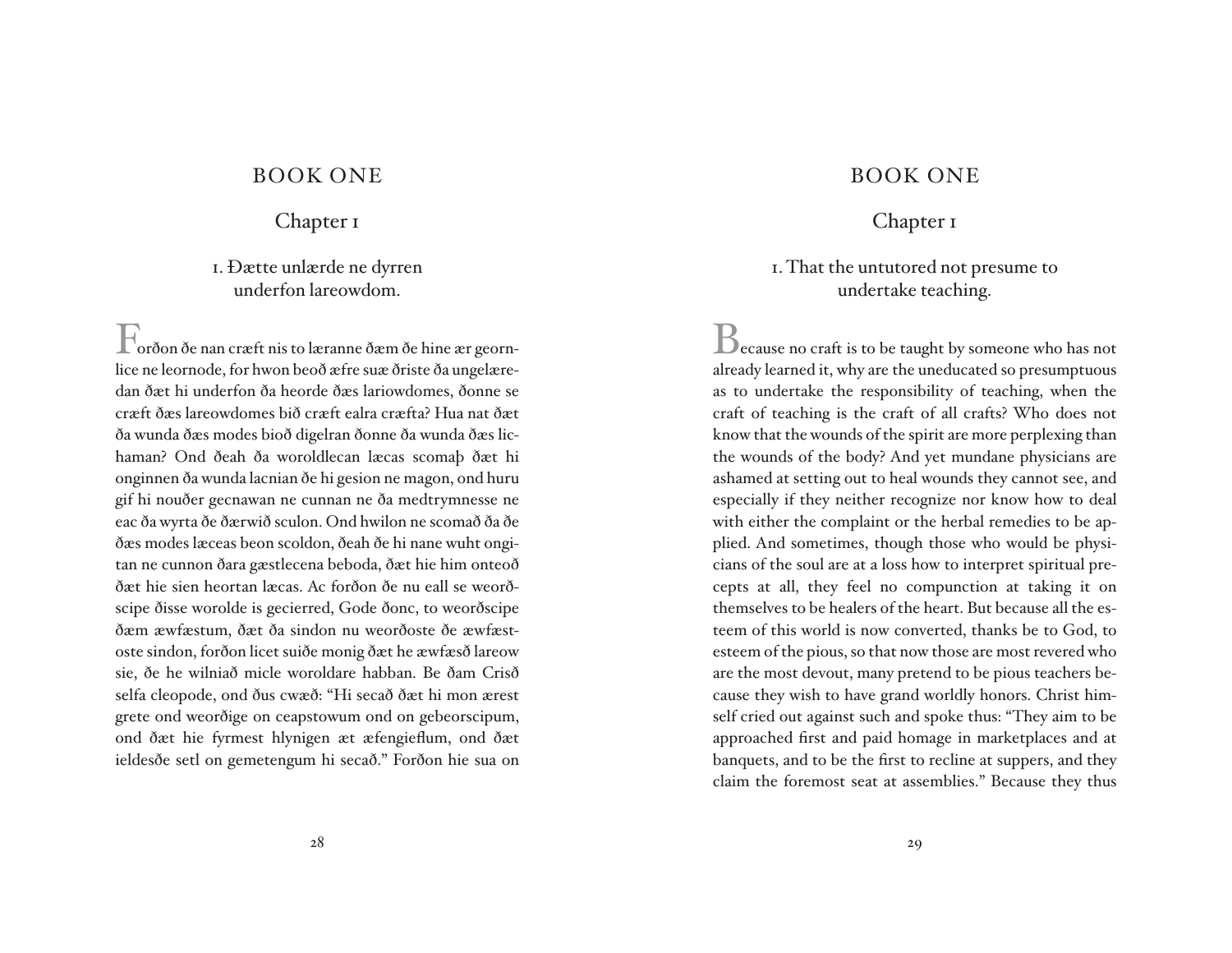ofermettum ond mid upahafenesse becumað to ðære are ðære hirdelecan giemenne, hi ne magon medomlice ðenian ða ðenunga, ond ðære eaðmodnesse lareowas bion; ac sio tunge bið gescinded on ðam lariowdome ðonne hio oðer lærð, oðer hio liornode. Suelcum monnum Dryhten cidde ðurh ðone witgan, ond him suelc oðwat, ða he cuæð, "Hie ricsedon—næs ðeah mines ðonces. Ealdormen hi wæron, ond ic hie ne cuðe." Ða ðe sua ricsieað, hi ricsiað of hira agnum dome, næs of ðæs hiehstan deman, ðonne hi ne beoð mid nanre sylle underscotene ðæs godcundlican mægenes, ne for nanum cræfte gecorene, ac mid hira agenre gewilnunge hie bioð onbærnede, ðæt hie gereafiað sua heane lariowdom suiðor ðonne hi hine geearnien. Hie ðonne se eca ond se diegla dema up ahefeð suelce he hi nyte, ond geðafiende he hit forbireð for ðam dome his geðylde. Ac ðeah hi on ðam hade fela wundra wyrcen, eft ðonne hi to him cumað, he cuið, "Gewitað from me ge unryhtwyrhtan; nat ic hwæt ge sint." Eft he hie ðreade ðurh ðone witgan for hira ungelærednesse, ða he cuæð, "Ða hierdas næfdon ondgit: hie æfdon mine æ, ond hi me ne gecniowon." Se ðe Godes bebodu ne gecnæð, ne bið he oncnawen from Gode. Ðæt ilce cuæð *sanctus* Paulus: "Se ðe God ne ongit, ne ongit God hine."

Unwise lareowas cumað for ðæs folces synnum. Forðon oft for ðæs lareowes unwisdome misfarað ða hieremenn, ond oft for ðæs lareowes wisdome unwisum hieremonnum bið geborgen. Gif ðonne ægðer bið unwis, ðonne is to geðencanne hwæt Crisð self cuæð on his godspelle; he cwæð, "Gif se blinda ðone blindan læt, hi feallað begen on ænne pytt." Be ðæm ilcan se sealmscop cuæð, "Sien hira eagan aðistrode 2

#### bookone

attain to the dignity of pastoral care in pride and with selfaggrandizement, they cannot adequately perform the duties and be teachers of humility; but in instructing, the tongue is abused teaching one thing when it has learned another. The Lord reprimanded such people through the prophet and charged them with such when he said, "They ruled—not, however, by my consent. They were princes, and I did not know them." Those who so rule govern by their own authority, not that of the highest judge, when they are not sustained by any foundation of divine strength, nor chosen for any achievement, but they are inflamed with their own desire, so that they thus usurp the high office of teacher more than they earn it. The eternal and unseen judge then makes them eminent as if he did not know them, and patiently he allows it for the dignity of his forbearance. And though they may work many wonders in that office, when at length they come to him, he will say, "Depart from me, you malefactors. I do not know who you are." Again he censured them through the prophet for their want of learning when he said, "These shepherds have no understanding: they had my law, and they did not know me." Whoever does not know God's commandments is unknown to God. Saint Paul said just the same: "Whoever does not recognize God, God does not recognize him."

 Ignorant teachers arise on account of the people's sins. 2For that reason followers often are led astray on account of the teacher's fatuity, and often foolish followers are spared because of the teacher's wisdom. If both are foolish, then what Christ himself said in his gospel is to be kept in mind: he said, "If the blind lead the blind, the two will fall into one and the same pit." About the same the psalmist said, "May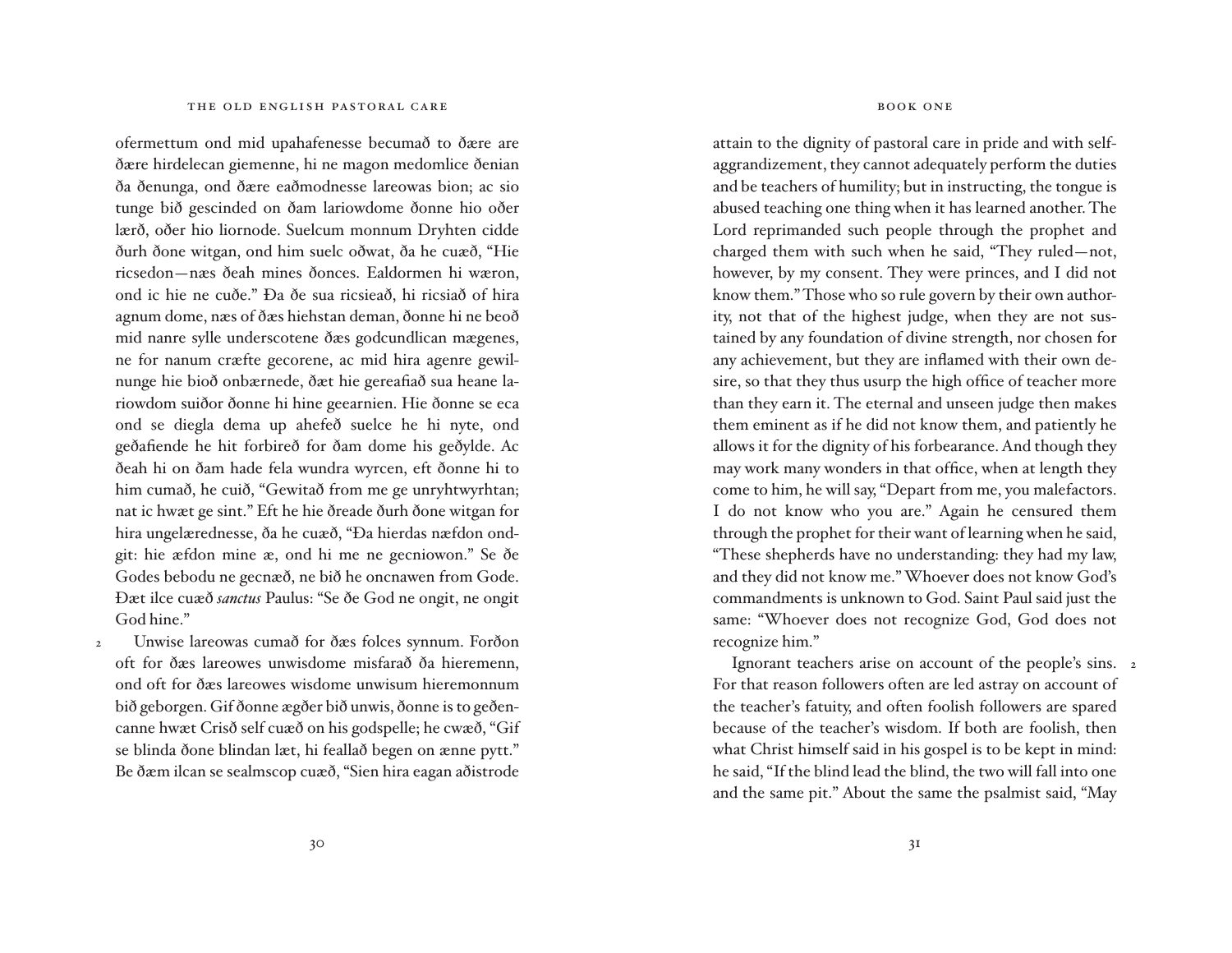ðæt hi ne geseon, ond hiora hrygc simle gebieged." Ne cuæð he ðæt forðy ðe he ænegum men ðæs wyscte oððe wilnode, ac he witgode sua sua hit geweor ðan sceolde. Soðlice ða eagan, ðæt beoð ða lareowas, ond se hrygc, ðæt sint ða hieremenn, forðan ða eagan bioð on ðam lichoman foreweardum ond ufeweardum, ond se hrycg færð æfter ælcre wuhte; sua gað ða lareowas beforan ðæm folce, ond ðæt folc æfter. Ðonne ðam lareowum aðistriað ðæs modes eagan, ðe beforan gan scoldon mid godum bisenum, ðonne gebigð ðæt folc hira hrycg to hefegum byrðenum manegum.

#### Chapter 2

ii. Ne eft ða gelæredan, ðe swa nyllað libban swa hie on bocum leornedon, ðæt hi scoldon ne underfon ða are ðæs lareowdomes.

 $\mathbf{l}_{\text{onige}}$  eac wise lareowas winnað mid hira ðeawum wið ða gæsðlecan bebodu ðe hi mid wordum lærað, ðonne hie on oðre wisan libbað on oðre hi lærað. Oft ðonne se hirde gæð on frecne wegas, sio hiord, ðe unwærre bið, gehrist. Be suelcum hirdum cwæð se witga, "Ge fortrædon Godes sceapa gærs ond ge gedrefdon hiora wæter mid iowrum fotum, ðeah ge hit ær undrefed druncen." Sua ða lareowas: hi drincað suiðe hluter wæter, ðonne hi ðone godcundan wisdom leorniað, ond eac ðonne hie hiene lærað; ac hie hit gedrefað

#### bookone

their eyes be dimmed so that they cannot see, and their back always bent." He did not say that because he wished or intended it of any person, but he prophesied as to how it should chance to be. In truth, the eyes are the teachers and the back is the followers, for the eyes are in front and upward in the body, and the back comes behind each creature; thus, the teachers go before the people, and the people behind. When the mind's eyes, which should lead with good examples, grow dim in teachers, the people bend their back to many heavy burdens.

#### Chapter 2

2. And, in turn, that the educated who will not live as they have learned in books should not assume the dignity of teaching.

 $\mathbf{I} \mathbf{V} \mathbf{I}$  any learned teachers likewise by their actions wage a struggle against the spiritual precepts that they teach with their words when they live in one fashion and teach in another. Often, when the shepherd walks in perilous ways, the herd, which is less wary, topples over. About such shepherds the prophet said, "You trampled the grass of God's sheep, and you sullied their water with your feet, though you had already drunk it unsullied." Thus the teachers: they drink very pure water when they learn divine wisdom, and also when they teach it; but they foul it with their own vices